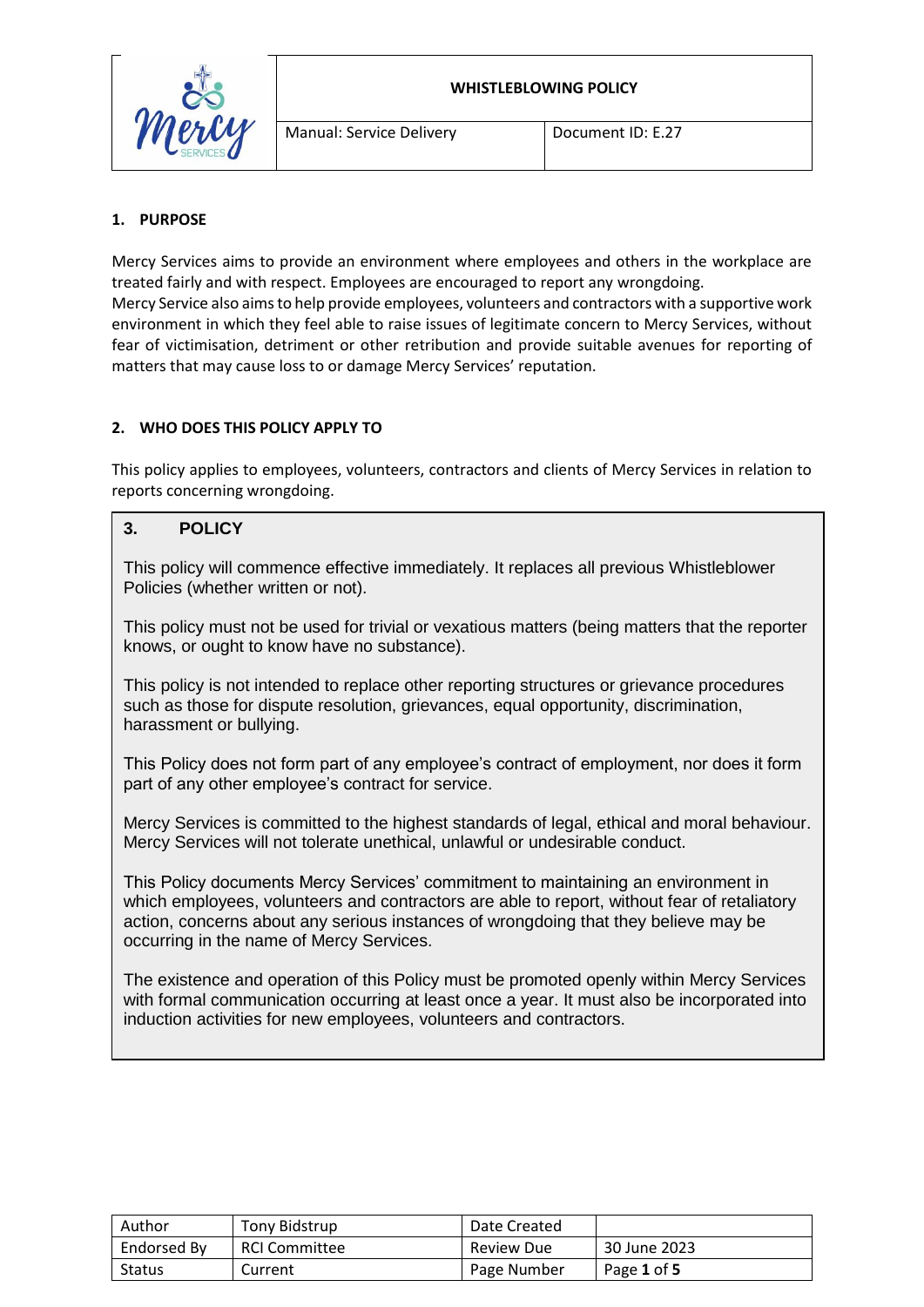



#### **4. PROCEDURE**

#### **4.1** Reporting and Wrongdoing

#### **a)** *Internal Reporting*

Any employee, volunteer or contractor who detects or has reasonable grounds for suspecting wrongdoing is encouraged to raise any concerns with their immediate manager through normal reporting channels.

The manager will report the allegation to the Chief Executive Officer, who is responsible for ensuring the matter is properly dealt with. This may include appointing an independent investigator to inquire into the allegations. Alternatively, it may be appropriate to continue to be dealt with by an internal manager.

Any employee, volunteer or contractor who detects or has reasonable grounds for suspecting wrongdoing on the part of the Chief Executive Officer, is encouraged to raise any concerns with the Head of People and Culture in the first instance, who is required to forward the complaint to the Chairman of the Board of Directors.

#### b) *External Reporting*

If the employee, volunteer or contractor does not believe reporting to their immediate manager through normal reporting channels is appropriate given the circumstances of the wrongdoing, genuinely fears reprisal, or believes no action will be taken, the report may be made directly via the Grapevine Hotline.

Grapevine is an independent whistleblowing service contracted by Mercy Services to provide the Grapevine Hotline. Grapevine have several methods of receiving a reported wrongdoing although a telephone call is preferred so that sufficient information can be obtained to enable the conduct of an appropriate investigation. Grapevine do not have incoming or outgoing caller ID.

| Telephone                 | 1300 933 977                         |
|---------------------------|--------------------------------------|
| Telephone operating hours | 24 hours a day, 7 days a week        |
| Online                    | Mercyservices.grapevineonline.com.au |

The contact person from Grapevine will inform Mercy Services' Chief Executive Officer of the details of any report received.

#### c) Wrongdoing

Where it is shown that a person purporting to be a whistleblower has knowingly made a false report of wrongdoing, then that conduct itself will be considered a serious matter. A false report includes matters the [reporter/ person purporting to be a whistleblower] knows, or ought to know, have no substance.

Making a false report may lead to the whistleblower being the subject of disciplinary action which may include dismissal.

| Author        | Tony Bidstrup        | Date Created |              |
|---------------|----------------------|--------------|--------------|
| Endorsed By   | <b>RCI Committee</b> | Review Due   | 30 June 2023 |
| <b>Status</b> | Current              | Page Number  | Page 2 of 5  |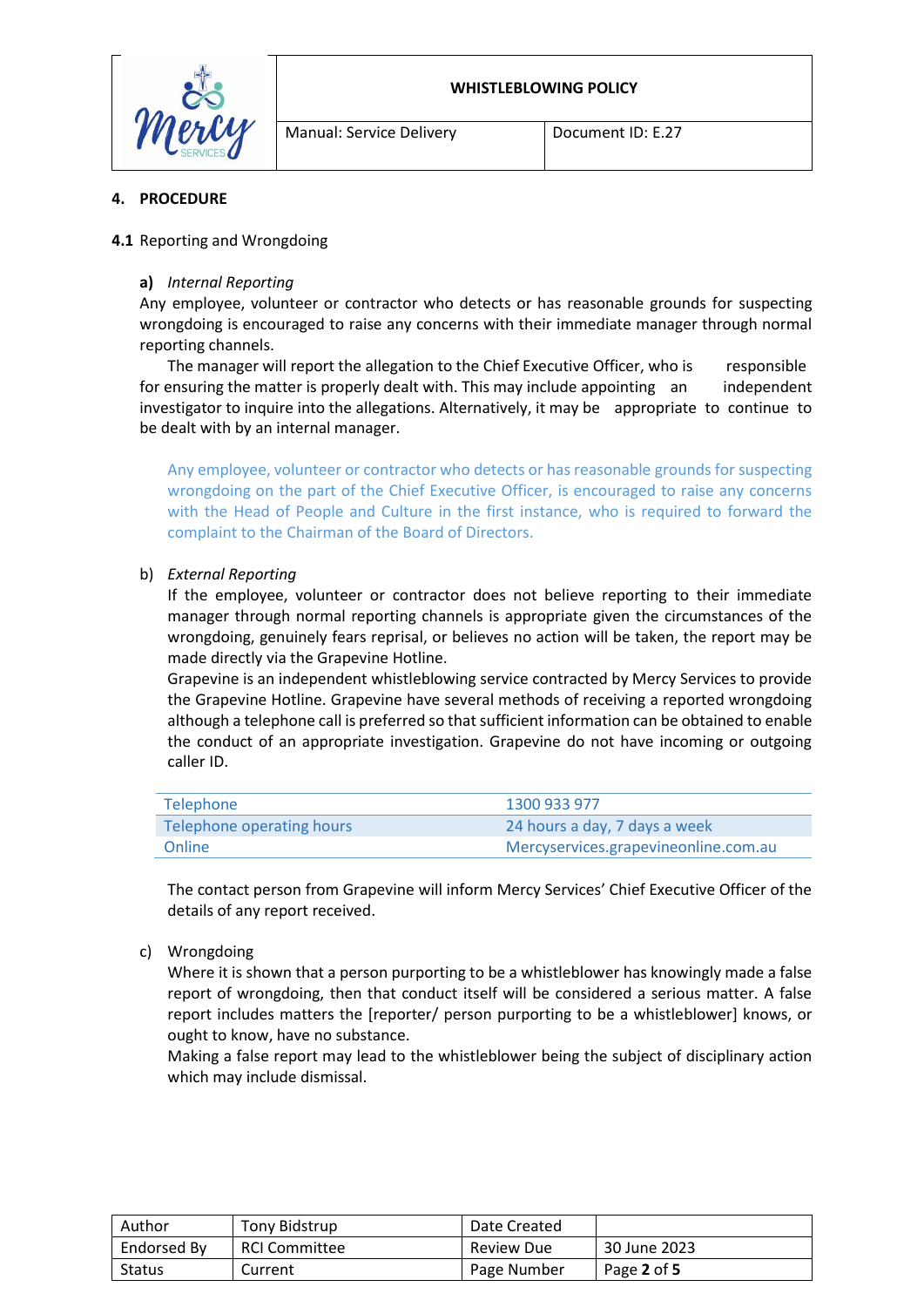

## **4.2** Confidentiality of Whistleblower's Reports and Identity

If a person makes a report of alleged or suspected wrongdoing under this Policy, Mercy Services will endeavour to protect that person's identity from disclosure. This may not occur if confidentiality is not a practical option.

Generally, Mercy Services will not disclose the person's identity unless:

- a) the Mercy Services employee making the report consents to the disclosure;
- b) the disclosure is required or authorised by law; and/or
- c) the disclosure is necessary to further the investigation.

Generally, reports made under this Policy will be treated confidentially. However, when a report is investigated it may be necessary to reveal its substance to people such as other Mercy Services personnel, external persons involved in the investigation process and, in appropriate circumstances, law enforcement agencies.

At some point in time it may also be necessary to disclose the fact and the substance of a report to the person who is the subject of the report. While confidentiality is maintained, in some circumstances, the source of the report may be obvious to a person who is the subject of a report.

Unauthorised disclosure of information relating to a report, the identity of a Mercy Services employee, volunteer or contractor who has made a report of wrongdoing or information from which the identity of the reporting person could be inferred, will be regarded seriously and may result in disciplinary action, which may include dismissal. Investigation

All reports of alleged or suspected wrongdoing made under this Policy will be properly assessed, and if appropriate, independently investigated with the objective of locating evidence that either substantiates or refutes the claims made by the whistleblower.

The Chief Executive Officer will be responsible for ensuring the proper conduct of the investigation, which may include appropriate instruction and oversight of a third party appointed to conduct an investigation.

The investigation will not be conducted by a person who may be the subject of the investigation or has inappropriate links or connections (actual or perceived) to the person(s) or practice(s) under investigation.

The Chief Executive Officer will ensure that the whistle blower is kept informed of the outcomes of the investigation to his/her report subject to the considerations of privacy of those against whom the allegations have been made.

Throughout the assessment and investigation process Mercy Services will treat fairly the person who is the subject of a report.

| Author      | Tony Bidstrup        | Date Created      |              |
|-------------|----------------------|-------------------|--------------|
| Endorsed By | <b>RCI Committee</b> | <b>Review Due</b> | 30 June 2023 |
| Status      | Current              | Page Number       | Page 3 of 5  |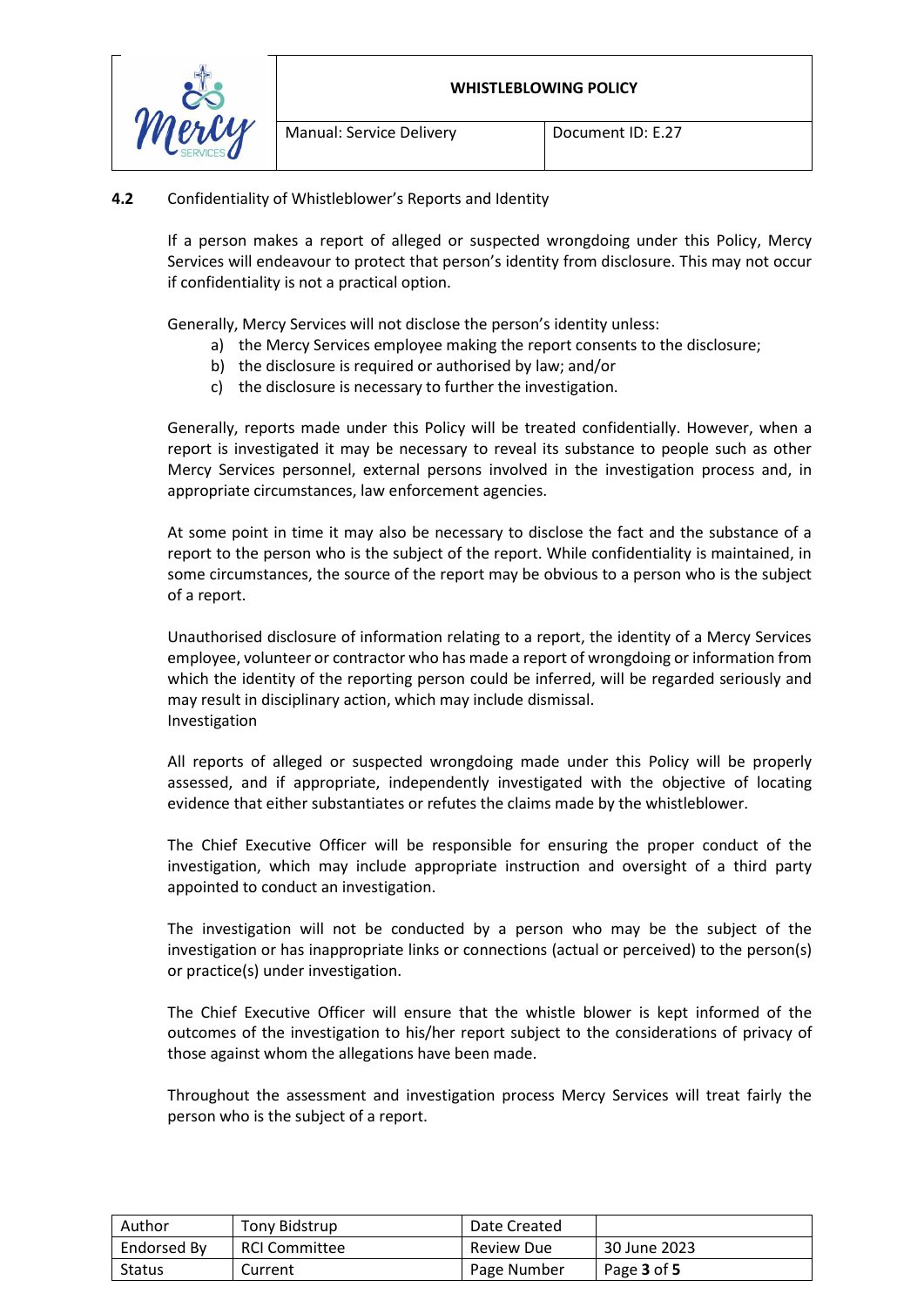#### **WHISTLEBLOWING POLICY**



If, following an investigation, the allegations are found not to be substantiated, then any documents relating to the investigation will be handled confidentially, subject to disclosures to the appropriate members of management or the Board, as appropriate.

## **4.3** General Reporting of Incidents

Separate to the reporting described elsewhere in this policy, all employees, volunteers and contractors have a duty to report any incident or situation that:

- a) presents (or could present) a risk to the safety of employees or other parties;
- b) constitutes a breach of any law or regulation (or could result in a breach);
- c) could adversely impact Mercy Services' reputation, or its relationship with a client; or
- d) results (or may result) in avoidable financial loss to Mercy Services.

These incidents should be reported directly to the person's immediate manager, with a copy also provided to the Quality Clinical and Safety Advisor

In all cases, a written record of the report should be retained by the employee, volunteer or contractor reporting the incident.

General Incident reporting is covered by Mercy Services G.17 Incident Investigation Policy

**4.4** Informing the Institute Leader

Mercy Services has a duty to inform its institute leader of any matter reported to the Board or via this whistle blowing policy involving any of the following:

- Serious incident of fraud;
- Safeguarding; or
- Other significant event which could cause loss, serious reputational risk or material damage to Mercy Services.

The CEO will inform the institute leader upon receipt of any matter notified that covers any of these areas.

### **4.5** Further Information

For further information about this Policy and the procedures supporting this Policy, please contact Mercy Services' Head of People and Culture

### **5. DEFINITIONS**

**"Whistleblowing**" means the deliberate, voluntary disclosure of individual or organisational wrongdoing by a person who has or had privileged access to data, events or information about an actual, suspected or anticipated wrongdoing within or by an organisation that is within its ability to control.

**"Wrongdoing"** means any conduct that is dishonest, fraudulent or corrupt; illegal, such as elder abuse, theft, drug sale or use, violence, harassment, criminal damage to property or other breaches of state or federal legislation; unethical behaviours, such as dishonestly altering company records or

| Author        | Tony Bidstrup        | Date Created |              |
|---------------|----------------------|--------------|--------------|
| Endorsed By   | <b>RCI Committee</b> | Review Due   | 30 June 2023 |
| <b>Status</b> | Current              | Page Number  | Page 4 of 5  |